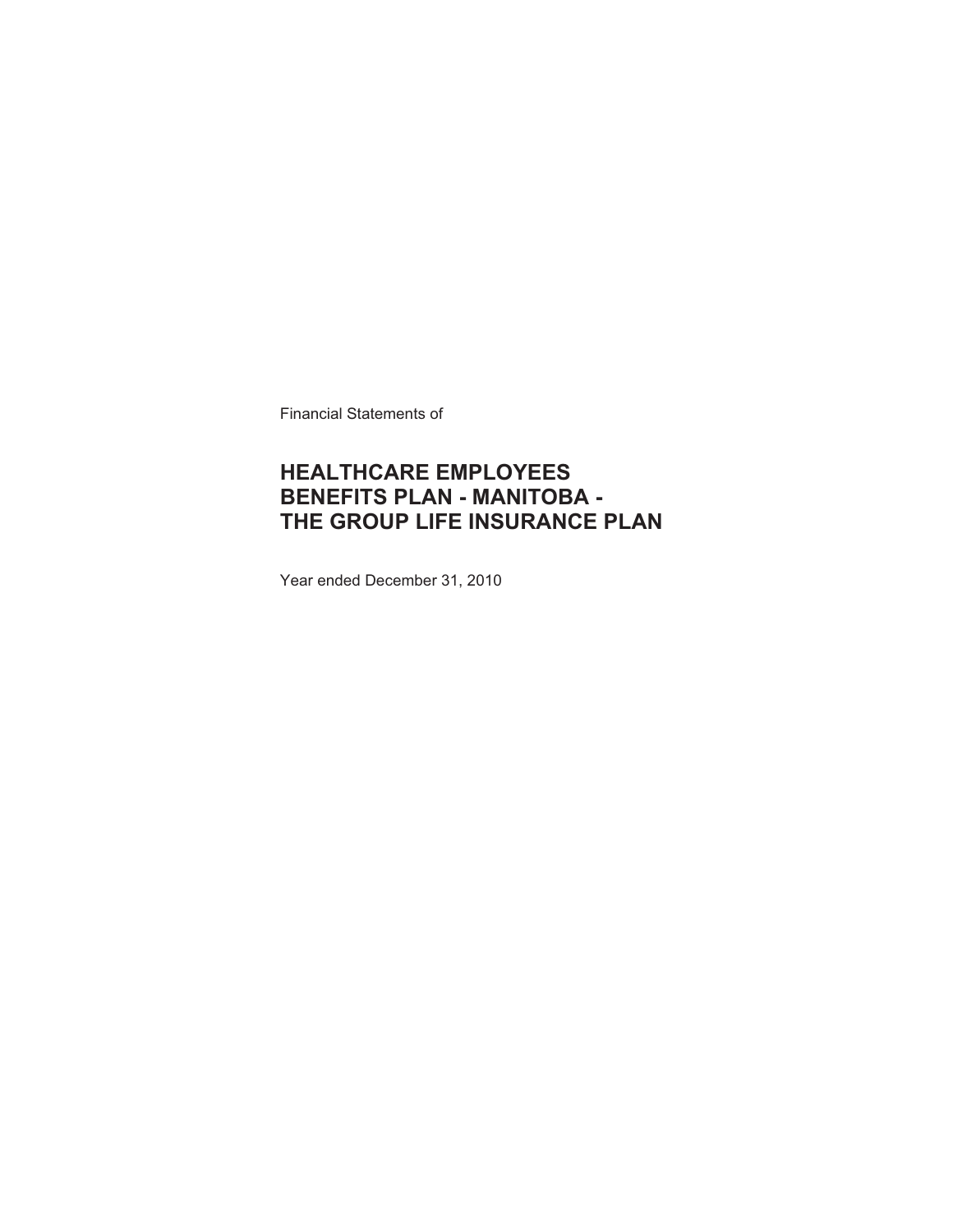

**KPMG LLP**<br> **Chartered Accountants**<br> **Chartered Accountants**<br>
Tax (204) 957-0808 **Chartered Accountants**<br>Suite 2000 - One Lombard Place Winnipeg MB R3B 0X3 Canada

Internet www.kpmg.ca

### **INDEPENDENT AUDITORS' REPORT**

To the Board of Trustees of Healthcare Employees Benefits Plan - Manitoba - The Group Life Insurance Plan

We have audited the accompanying financial statements of Healthcare Employees Benefits Plan - Manitoba - The Group Life Insurance Plan, which comprise the statement of net assets as at December 31, 2010, the statement of changes in net assets for the year then ended, and notes, comprising a summary of significant accounting policies and other explanatory information.

#### *Management's Responsibility for the Financial Statements*

Management is responsible for the preparation and fair presentation of these financial statements in accordance with Canadian generally accepted accounting principles, and for such internal control as management determines is necessary to enable the preparation of financial statements that are free from material misstatement, whether due to fraud or error.

#### *Auditors' Responsibility*

Our responsibility is to express an opinion on these financial statements based on our audit. We conducted our audit in accordance with Canadian generally accepted auditing standards. Those standards require that we comply with ethical requirements and plan and perform the audit to obtain reasonable assurance about whether the financial statements are free of material misstatement.

An audit involves performing procedures to obtain audit evidence about the amounts and disclosures in the financial statements. The procedures selected depend on our judgment, including the assessment of the risks of material misstatement of the financial statements, whether due to fraud or error. In making those risk assessments, we consider internal control relevant to the entity's preparation and fair presentation of the financial statements in order to design audit procedures that are appropriate in the circumstances, but not for the purpose of expressing an opinion on the effectiveness of the entity's internal control. An audit also includes evaluating the appropriateness of accounting policies used and the reasonableness of accounting estimates made by management, as well as evaluating the overall presentation of the financial statements.

We believe that the audit evidence we have obtained is sufficient and appropriate to provide a basis for our audit opinion.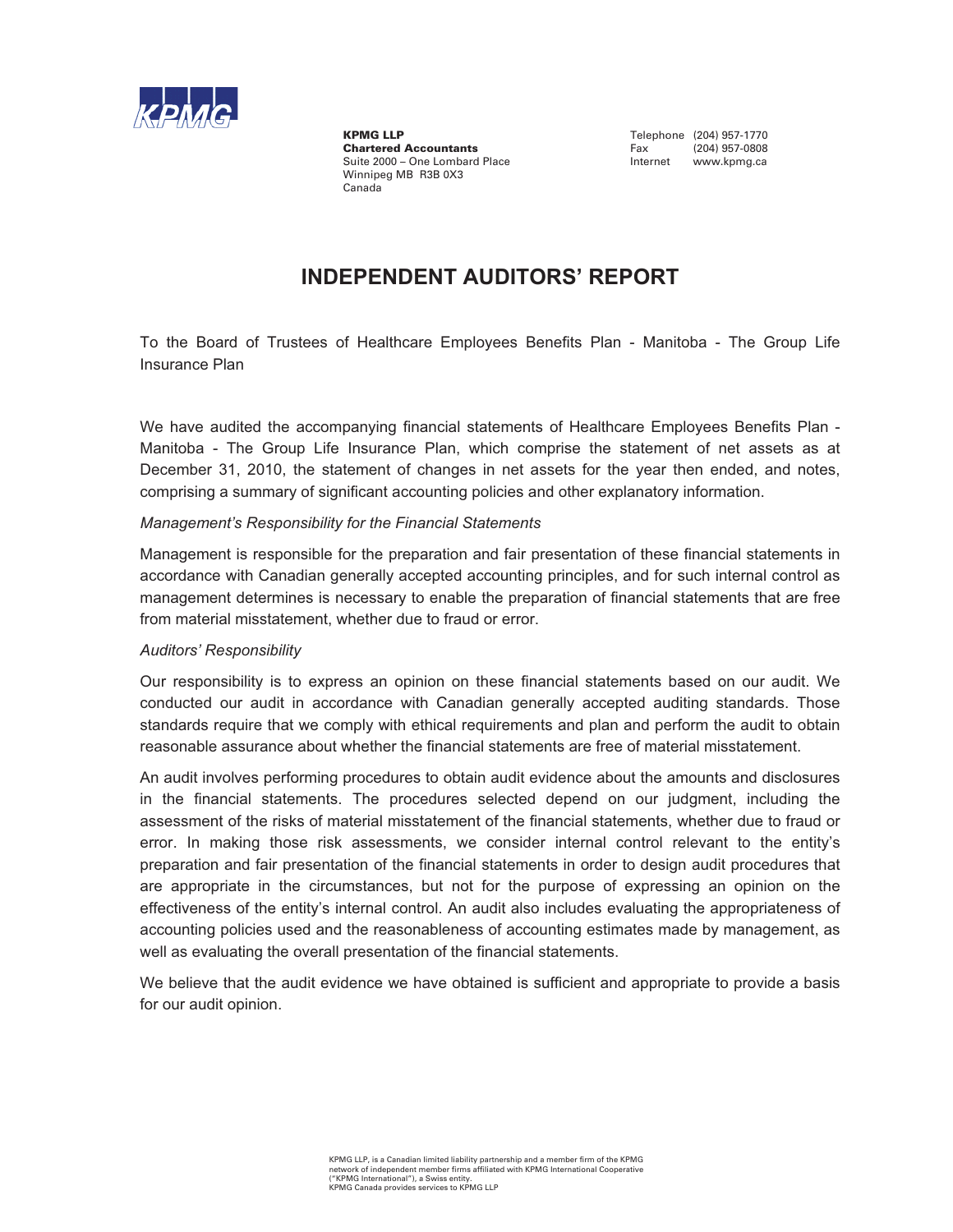

#### *Opinion*

In our opinion, the financial statements present fairly, in all material respects, the net assets of Healthcare Employees Benefits Plan - Manitoba - The Group Life Insurance Plan as at December 31, 2010, and its changes in net assets for the year then ended in accordance with Canadian generally accepted accounting principles.

KPMG LLP

Chartered Accountants

June 17, 2011 Winnipeg, Canada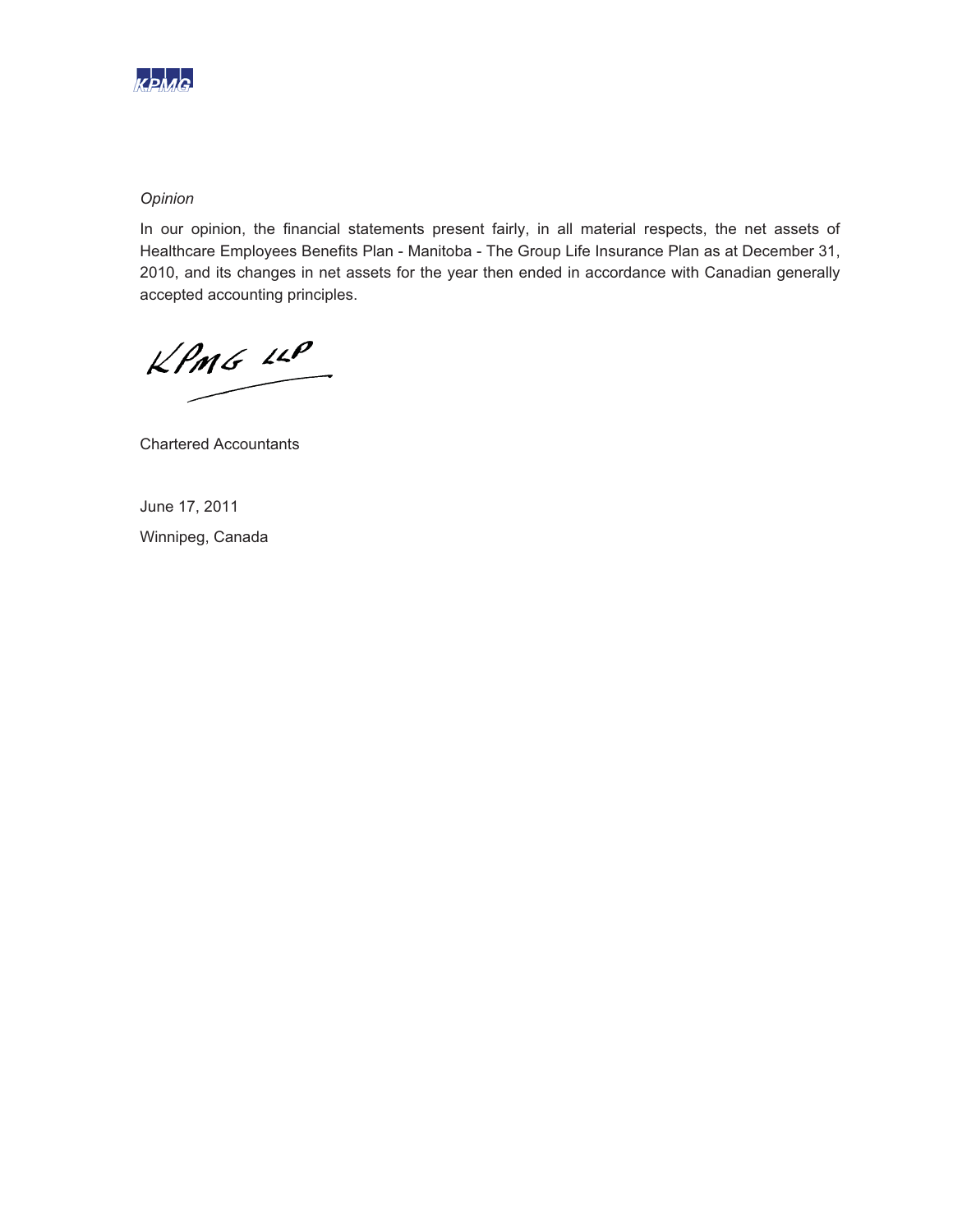**Statement of Net Assets** 

December 31, 2010, with comparative figures for 2009

|                                                                                          |    | <b>Active Plan</b>         | Paid-up Plan           | 2010<br>Total            | 2009<br>Total              |
|------------------------------------------------------------------------------------------|----|----------------------------|------------------------|--------------------------|----------------------------|
| Assets                                                                                   |    |                            |                        |                          |                            |
| Cash                                                                                     | \$ | 1,472,641                  | \$<br>172,700          | \$<br>1,645,341          | \$<br>1,203,279            |
| Premiums receivable                                                                      |    | 596,402                    |                        | 596,402                  | 559,136                    |
| Investments, at market value<br>$(note 3)$ :<br>Equity pooled funds<br>Bond pooled funds |    | 11, 174, 362<br>23,819,815 | 6,379,275<br>3,706,719 | 17,553,637<br>27,526,534 | 15,496,035<br>24, 352, 153 |
| Prepaid expenses                                                                         |    | 6.423                      |                        | 6,423                    | 4,820                      |
| Due to (from) plans                                                                      |    | 89,178                     | (89, 178)              |                          |                            |
| Due from The Great-West Life<br>Assurance Company (note 4)                               |    | 1, 157, 367                |                        | 1, 157, 367              | 3,016,340                  |
|                                                                                          | S  | 38,316,188                 | \$<br>10,169,516       | \$<br>48,485,704         | \$<br>44,631,763           |

## **Liabilities and Net Assets**

| Premiums payable and accrued<br>liabilities                     | \$<br>1.496.912  | \$<br>99,296     | $\mathfrak s$ | 1,596,208  | \$<br>730,025    |
|-----------------------------------------------------------------|------------------|------------------|---------------|------------|------------------|
| Due to Healthcare Employees<br>Pension Plan - Manitoba (note 9) | 50,652           |                  |               | 50,652     | 14,792           |
| Obligations for (note 6):                                       |                  |                  |               |            |                  |
| Future paid-up insurance                                        |                  | 8,427,000        |               | 8,427,000  | 8,201,000        |
| Disability life waiver                                          | 12,599,000       |                  |               | 12,599,000 | 12,358,000       |
| <b>IBNR</b>                                                     |                  |                  |               |            | 1,296,000        |
|                                                                 | 12,599,000       | 8,427,000        |               | 21.026.000 | 21,855,000       |
|                                                                 | 14.146.564       | 8,526,296        |               | 22,672,860 | 22,599,817       |
| Net assets represented by:                                      |                  |                  |               |            |                  |
| Internally restricted funds                                     |                  |                  |               |            |                  |
| (note 7)                                                        | 7,900,000        | 1,000,000        |               | 8,900,000  | 8,300,000        |
| Unrestricted fund                                               | 16,269,624       | 643,220          |               | 16,912,844 | 13,731,946       |
|                                                                 | 24, 169, 624     | 1,643,220        |               | 25,812,844 | 22.031.946       |
| Commitment (note 10)                                            |                  |                  |               |            |                  |
|                                                                 | \$<br>38,316,188 | \$<br>10,169,516 | \$            | 48,485,704 | \$<br>44,631,763 |

See accompanying notes to financial statements.

**Retains** Approved by the frustees: Chair

Bran Ellis vice-Chair

 $\bar{\mathbf{x}}$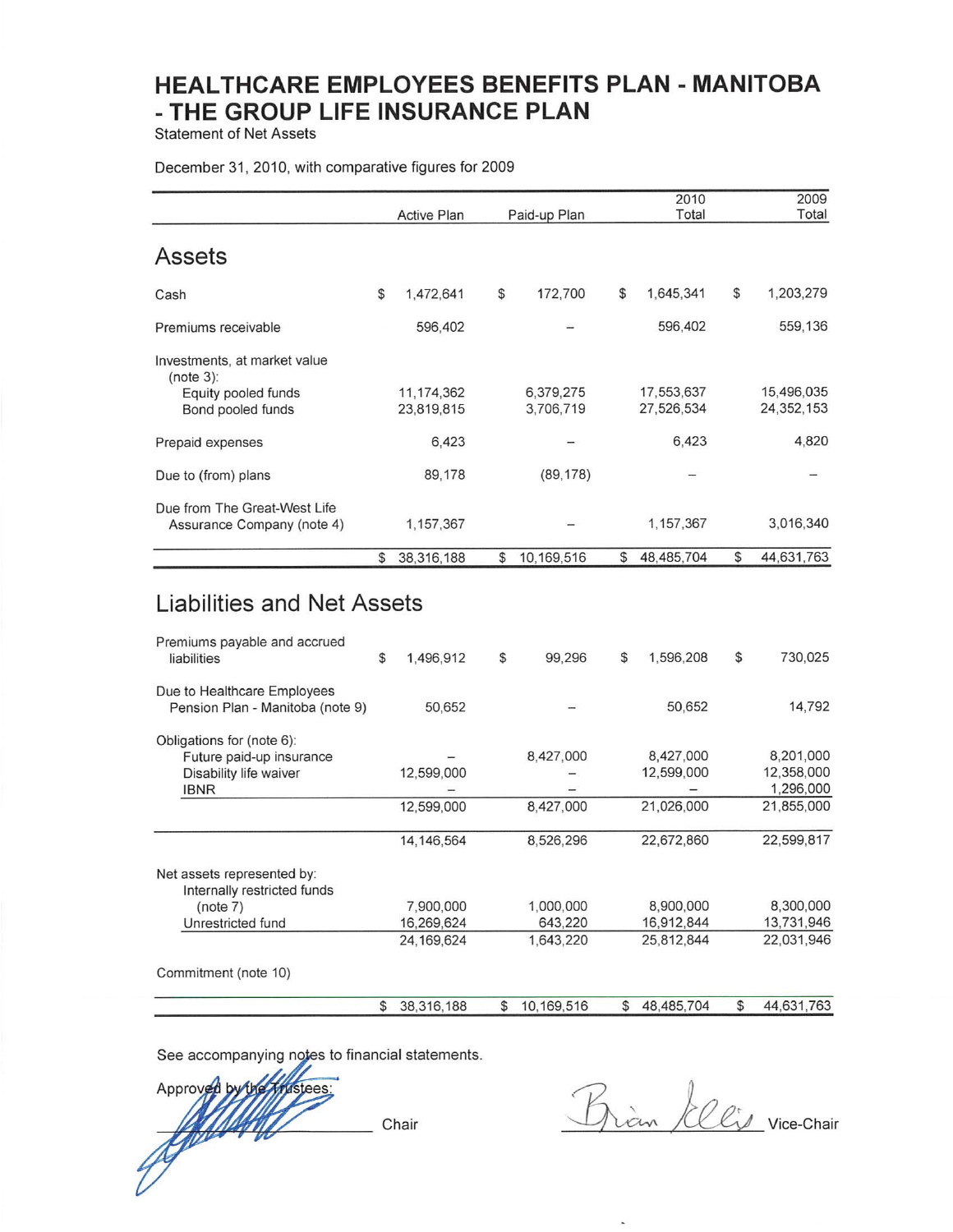Statement of Changes in Net Assets

|                                |                    |               | 2010             | 2009             |
|--------------------------------|--------------------|---------------|------------------|------------------|
|                                | <b>Active Plan</b> | Paid-up Plan  | Total            | Total            |
| Increases:                     |                    |               |                  |                  |
|                                |                    |               |                  |                  |
| \$<br>Premiums                 | 9,658,609          | \$            | 9,658,609<br>\$. | 9,245,049<br>\$. |
| Investment income              | 2,581,801          | 857,997       | 3,439,798        | 4,657,434        |
|                                | 12,240,410         | 857,997       | 13,098,407       | 13,902,483       |
| Decreases:                     |                    |               |                  |                  |
| Claims incurred                | 8,391,847          | 277,697       | 8,669,544        | 5,593,232        |
| Amortization of capital assets |                    |               |                  | 520              |
| Administrative - HEBP (note 9) | 710,278            | 54,923        | 765,201          | 496,294          |
| Administrative and interest -  |                    |               |                  |                  |
|                                |                    |               |                  |                  |
| <b>Great-West Life</b>         | 381,545            | 6,321         | 387,866          | 311,606          |
| Stop loss premiums [note 8(d)] | 205,066            |               | 205,066          | 193,359          |
| Investment manager fees        | 93,239             | 25,593        | 118,832          | 99,787           |
|                                | 9,781,975          | 364,534       | 10,146,509       | 6,694,798        |
| Net increase prior to changes  |                    |               |                  |                  |
| in obligations                 | 2,458,435          | 493,463       | 2,951,898        | 7,207,685        |
| Changes in obligations for:    |                    |               |                  |                  |
| Disability life waiver         | (241,000)          |               | (241,000)        | (1,214,000)      |
| Future paid-up insurance       |                    | (226,000)     | (226,000)        | (820,000)        |
| <b>IBNR</b>                    | 1,296,000          |               | 1,296,000        | 86,000           |
|                                |                    |               |                  |                  |
| \$<br>Increase in net assets   | 3,513,435          | \$<br>267,463 | 3,780,898<br>\$  | 5,259,685<br>\$  |

Year ended December 31, 2010, with comparative figures for 2009

|                                                      | Active Plan      | Unrestricted<br>fund | Paid-up Plan | Internally<br>restricted<br>fund | 2010<br>Total |    | 2009<br>Total |
|------------------------------------------------------|------------------|----------------------|--------------|----------------------------------|---------------|----|---------------|
| Net assets, beginning of year                        | \$<br>13,356,189 | S.                   | 375.757      | \$8,300,000                      | \$22.031.946  | S. | 16,772,261    |
| Increase in net assets                               | 3,513,435        |                      | 267,463      |                                  | 3,780,898     |    | 5,259,685     |
| Transfer for internally restricted<br>funds (note 7) | (600,000)        |                      |              | 600,000                          |               |    |               |
| Net assets, end of year                              | 16,269,624       | S                    | 643.220      | \$8,900,000                      | \$ 25,812,844 |    | \$22,031,946  |

See accompanying notes to financial statements.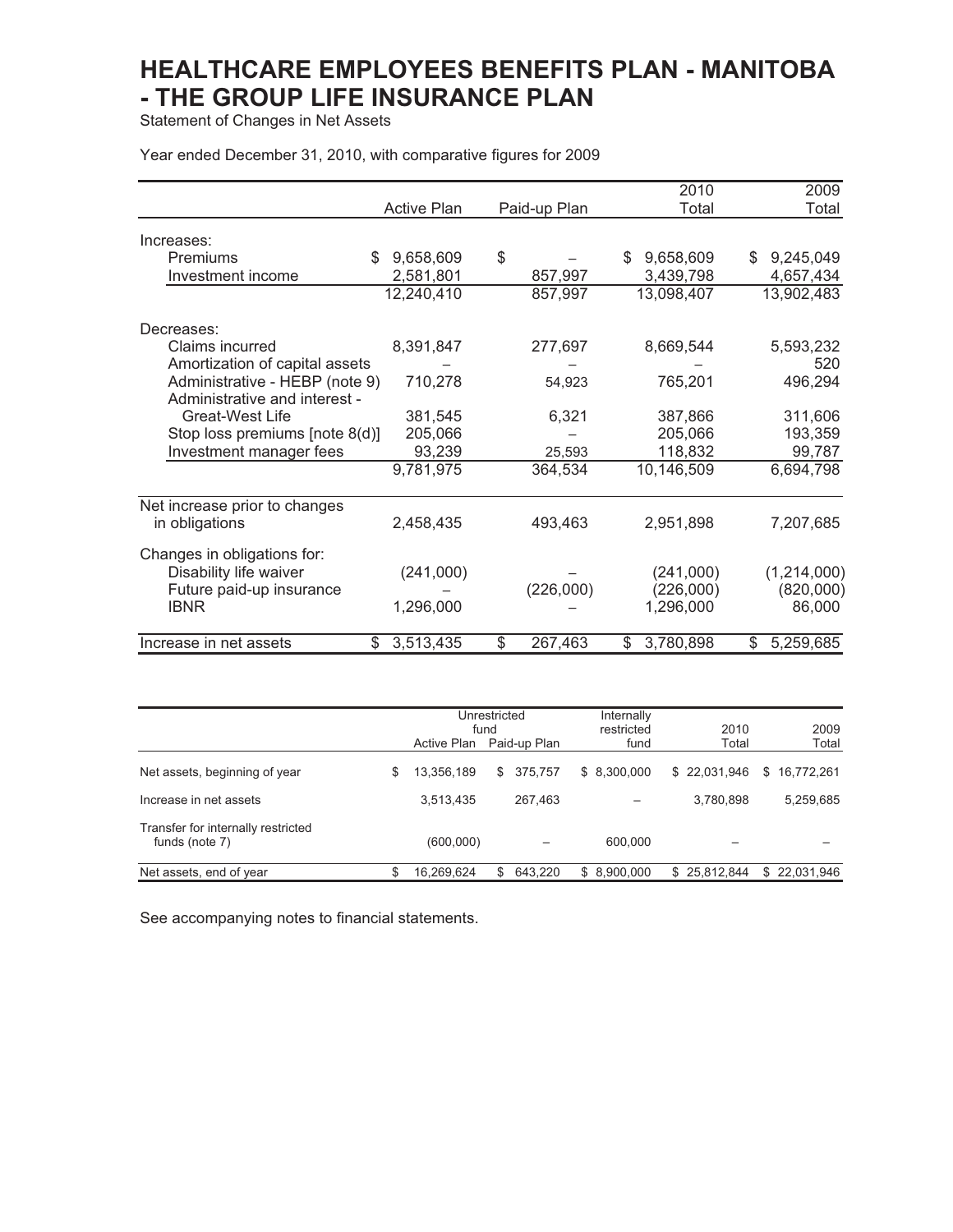Notes to Financial Statements

Year ended December 31, 2010

#### **1. General:**

The Healthcare Employees Benefits Plan - Manitoba (HEBP) is a jointly trusteed, not-for-profit organization which includes the group life insurance plan (the Plan) for healthcare employees in Manitoba.

The Plan is a trust under the *Income Tax Act.* By virtue of Canada Revenue Agency (CRA) administrative rules, the Plan is viewed as a health and welfare trust and calculates its income for tax purposes under CRA administrative guidelines.

The group life insurance plan is a not-for-profit plan which provides basic, dependent and family life insurance and accidental death and dismemberment benefits to participating employees. The group life insurance plan is comprised of two plans: the Active Plan and the Paid-up Plan (the Plans). The Active Plan began January 1, 1983 and serves those employees who joined subsequent to that date. The Paid-up Plan is for a closed group of employees who were part of the plan prior to January 1, 1983. Claims administration for these plans is provided by The Great-West Life Assurance Company (Great-West Life).

### **2. Significant accounting policies:**

(a) Basis of preparation:

These financial statements are prepared on a going concern basis and present the aggregate financial position of the Plan as a separate financial reporting entity, independent of the participating employers and members. Only the assets and obligations to members eligible to participate in the Plan have been included in these financial statements. These financial statements do not portray the funding requirements of the Plan or the benefit security of the individual plan members.

(b) Fund accounting:

The Internally Restricted Fund represents amounts restricted by the Board of Trustees for contribution stabilization and investment fluctuations. All other assets, liabilities, revenues and expenses are reported in the Unrestricted Fund.

(c) Investments:

The equity pooled funds and bond pooled funds are recorded at market values established by the respective fund trustee.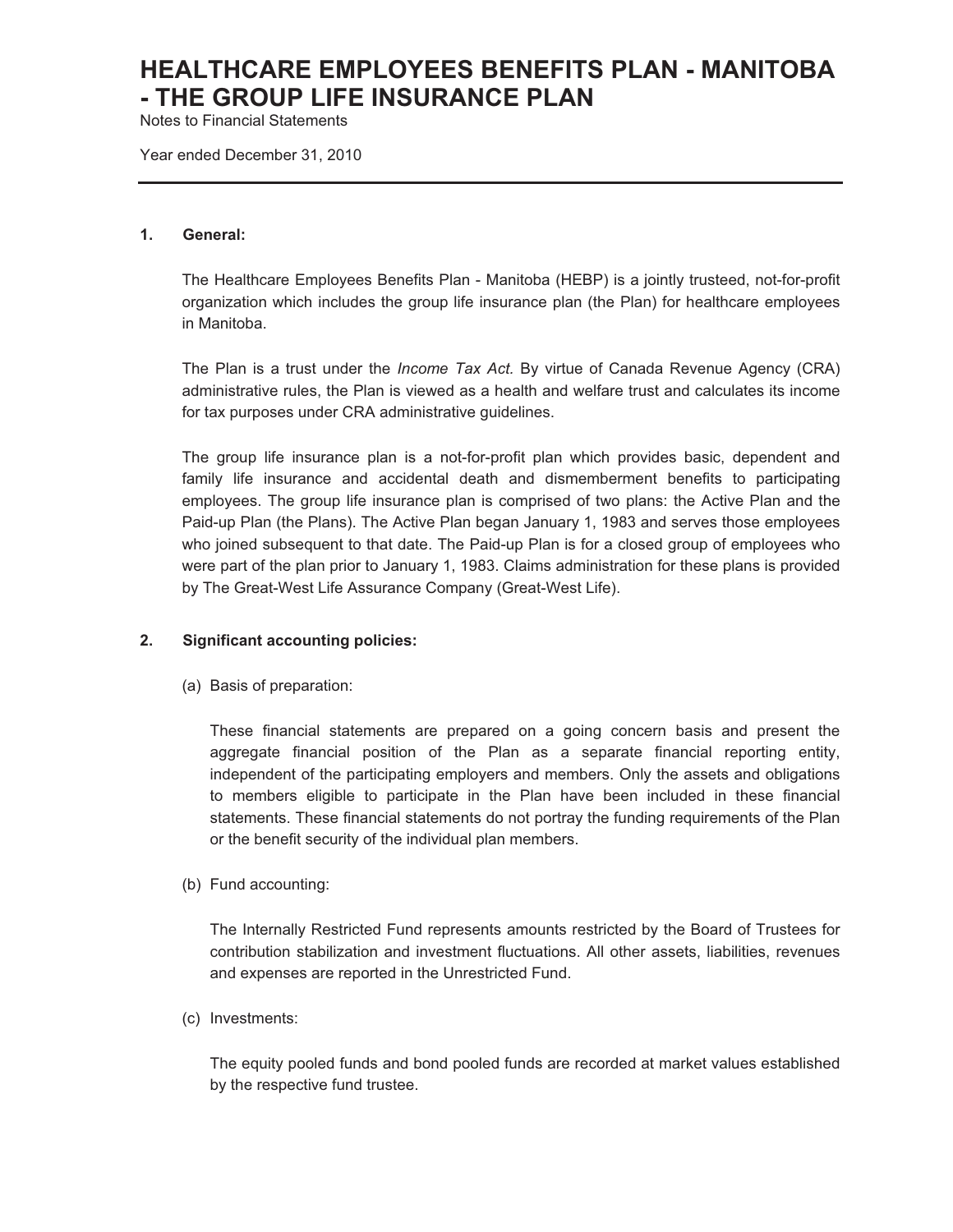Notes to Financial Statements (continued)

Year ended December 31, 2010

### **2. Significant accounting policies (continued):**

(d) Premiums:

Premiums recorded in the statement of changes in net assets include the employees' and employers' share of the premiums required for the group life insurance coverage. Premiums are recorded on an accrual basis.

(e) Foreign currency transactions and balances:

Assets and liabilities denominated in foreign currency are translated into Canadian dollars at the exchange rate prevailing at the financial statement date. Revenues and expenses denominated in foreign currencies are translated at the exchange rate prevailing at the transaction date.

(f) Investment income:

Investment income includes interest and dividend income as well as realized and unrealized gains and losses on investments during the year. Investment income has been accrued as reported by the issuer of the pooled funds.

(g) Transaction costs:

Transaction costs are incremental costs directly attributable to the acquisition, issue or disposal of a financial asset or financial liability. Transaction costs incurred are expensed and included in investment income.

(h) Use of estimates:

The preparation of financial statements requires management to make estimates and assumptions that affect the reported amounts of assets and liabilities, the disclosure of contingent assets and liabilities at the date of the financial statements and the reported amounts of increases and decreases in net assets during the year. Actual results could differ from those estimates.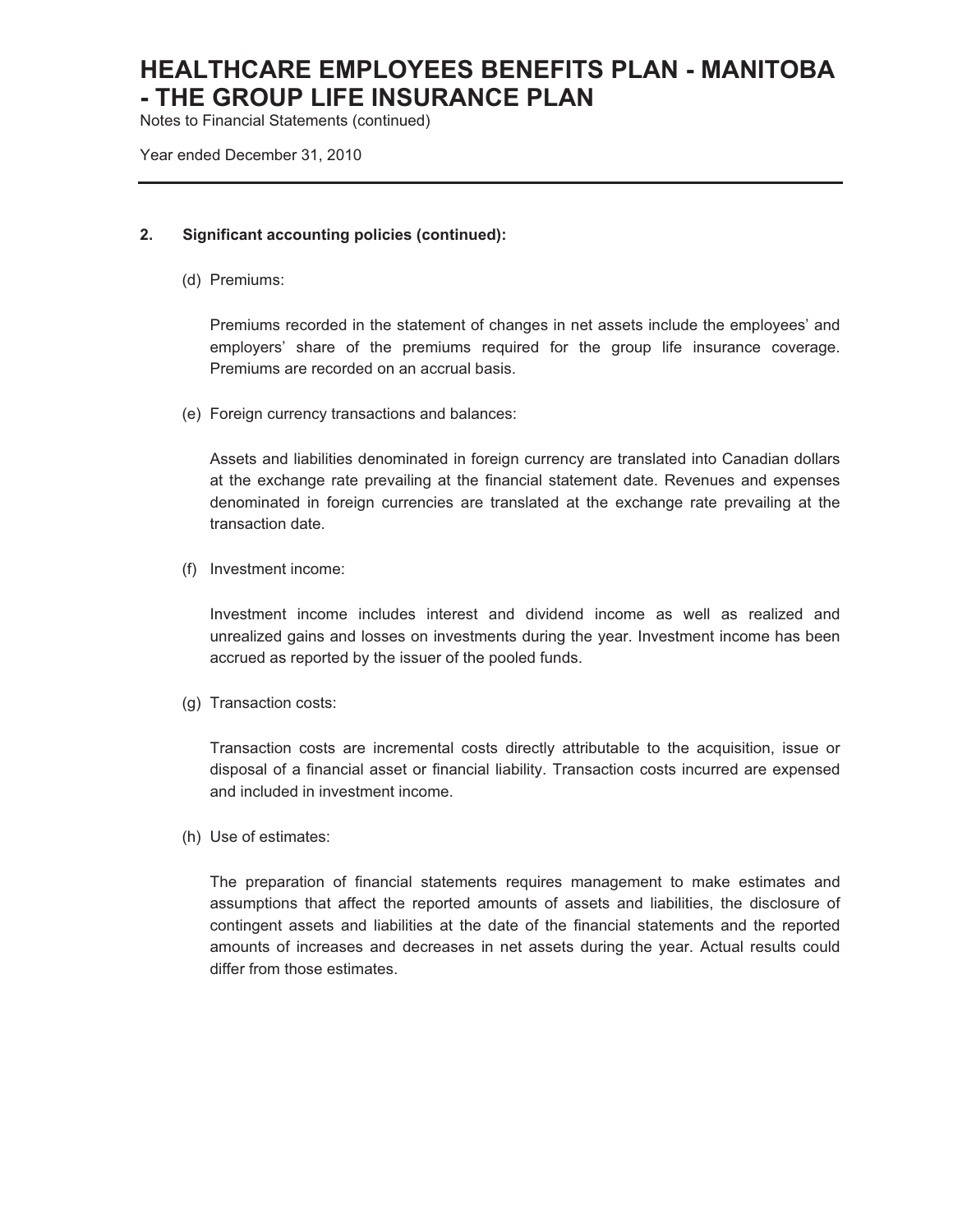Notes to Financial Statements (continued)

Year ended December 31, 2010

### **3. Investments:**

|                     | Active       | Paid-up      | 2010         | 2009         |
|---------------------|--------------|--------------|--------------|--------------|
|                     | plan         | plan         | Total        | Total        |
| Equity pooled funds | \$11,174,362 | 6,379,275    | \$17,553,637 | \$15,496,035 |
| Bond pooled funds   | 23,819,815   | 3,706,719    | 27,526,534   | 24,352,153   |
|                     | \$34.994.177 | \$10,085,994 | \$45,080,171 | \$39,848,188 |

The investments of the Plan are in equity and bond pooled funds which yielded rates of return as follows: Active Plan - return of 8.0 percent (2009 - return of 11.5 percent), Paid-up Plan return of 9.3 percent (2009 - return of 17.9 percent).

### **4. Due from The Great-West Life Assurance Company:**

The amount due from The Great-West Life Assurance Company represents funds held by The Great-West Life Assurance Company as a reserve for claim fluctuations and accumulated annual claims experience.

Interest was earned on the amount due from The Great-West Life Assurance Company ranging from 0.25 percent to 0.40 percent (2009 - 0.25 percent to 1.1 percent).

### **5. Role of the actuaries:**

The actuaries have been appointed pursuant to the Trust Agreement. With respect to the preparation of financial statements, the actuaries have been engaged to carry out estimations of the Plan's future paid-up insurance, disability life waiver and IBNR obligations to the members. The estimations are made in accordance with accepted actuarial practice and reported thereon to the Board of Trustees. In performing the estimation of the liabilities, which are by their nature inherently variable, assumptions are made as to the investment rate of return, mortality, retirement and termination rates and salary increments in the future.

### **6. Obligations for:**

(a) Future paid-up insurance:

The computation of the obligation for future paid-up insurance is performed at least every three years by an independent actuary. The most recent actuarial valuation indicated that at December 31, 2010 the assets of the Paid-up Plan exceeded the actuarially computed liability for future obligations by approximately \$1,643,000.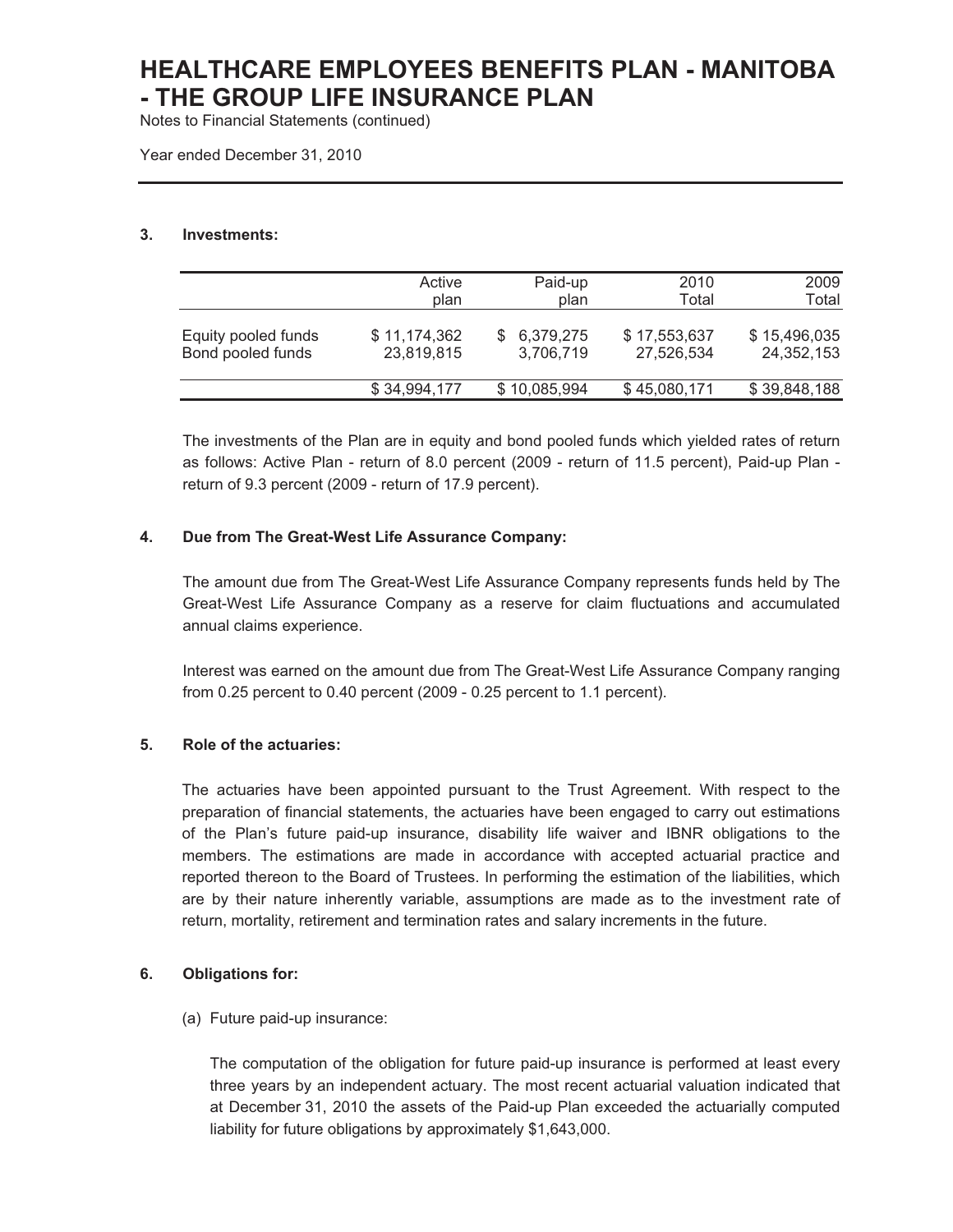Notes to Financial Statements (continued)

Year ended December 31, 2010

#### **6. Obligations for (continued):**

(a) Future paid-up insurance (continued):

The assumptions used in determining the actuarial present value of the obligation for future paid-up insurance are management's best estimate and were developed by reference to expected long-term market conditions. Two significant long-term actuarial assumptions used in the valuation were:

- (i) the salary escalation rate was assumed to be 4.0 percent annually;
- (ii) the asset rate of return and discount rate were assumed to be 6.0 percent.

In addition, the actuarial valuation reflects assumptions with regard to mortality, retirement and termination rates.

Since there is no intention of extinguishing the future paid-up insurance obligation in the near term, the obligation is calculated by using the going concern actuarial basis. As underlying conditions change over time, management's best estimate assumptions may also change, which could cause a material change in the actuarial value of the obligation for future paid-up insurance.

(b) Disability life waiver:

The obligation for disability life waiver represents the present value of future life insurance claims for members on disability and the present value of future life insurance payments for unreported claims of disabled members and has been estimated, using the experience tables of the November 2001 Group Life Waiver Study prepared by the Canadian Institute of Actuaries, in the amount of \$12,599,000 (2009 - \$12,358,000). The calculation of the obligation for disability life waiver has been completed by an independent actuary.

(c) Obligation for incurred but not reported (IBNR):

The obligation for IBNR was established as at December 31, 2009 as an estimate of claims which have been incurred but not reported at the date of the financial statements. The obligation was based on a study of claims during 2006 through 2009 and the calculation of the obligation was completed by an independent actuary.

Based on a global view of the Plan's reserves conducted during the year, it was determined that late reported death claims are covered by reserves established by The Great-West Assurance Company and, therefore, this IBNR reserve is not required by the Plan.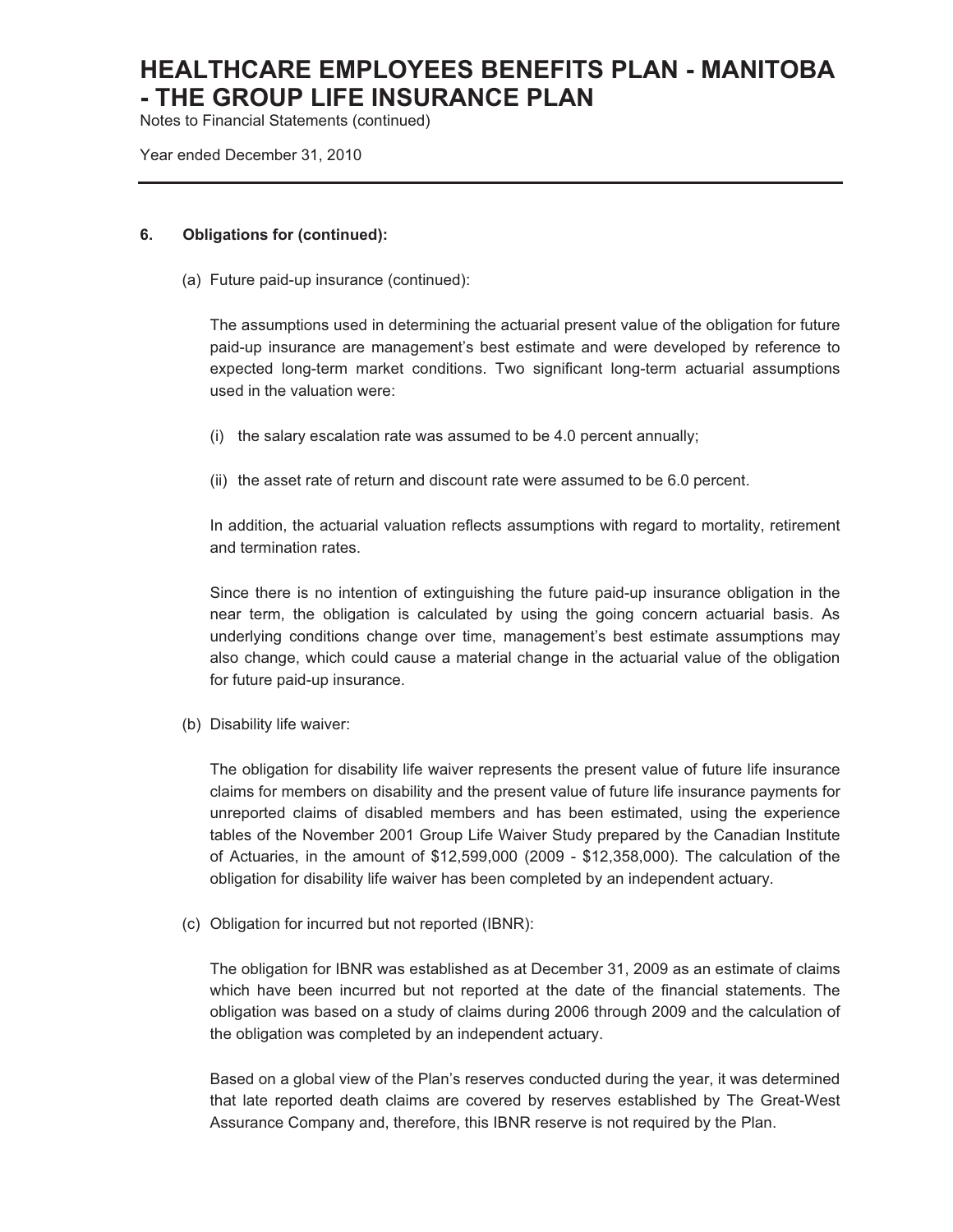Notes to Financial Statements (continued)

Year ended December 31, 2010

#### **7. Internally restricted:**

The Board of Trustees has approved the establishment of contribution stabilization reserves and investment reserves. The contribution stabilization reserves have been established at amounts equal to 50 percent of the current year's premiums. The investment reserves have been established at amounts equal to 10 percent of the market value of the investments, for each of the Active Plan and Paid-up Plan.

#### **8. Risk management and fair value:**

- (a) Market risk:
	- (i) Interest rate risk:

Interest rate risk arises from the possibility that changes in interest rates will affect future cash flows or fair values of financial instruments. The Plan's fixed income investments are exposed to the risk that the value of interest-bearing investments will fluctuate due to changes in the level of market interest rates. The Plan's exposure to interest rate risk is concentrated in its investment in the bond pooled funds. To properly manage the Plan's interest rate risk, appropriate guidelines on the weighting and duration for fixed income investments are set and monitored.

The remaining terms to contractual maturity of fixed income investments at December 31 are as follows:

|                                                             | 2010                                 |   | 2009                                |
|-------------------------------------------------------------|--------------------------------------|---|-------------------------------------|
|                                                             |                                      |   |                                     |
| Less than one year<br>One to five years<br>After five years | 4,950,435<br>7,525,957<br>15.050.142 | S | 753,473<br>10,270,155<br>13,328,525 |
| Total market value                                          | 27,526,534                           |   | 24,352,153                          |

As at December 31, 2010, if the prevailing interest rates were raised or lowered by 100 basis points, with all other factors held constant, net assets would likely have decreased or increased, respectively, by approximately \$1,753,000. The Plan's interest rate sensitivity was determined based on portfolio weighted duration.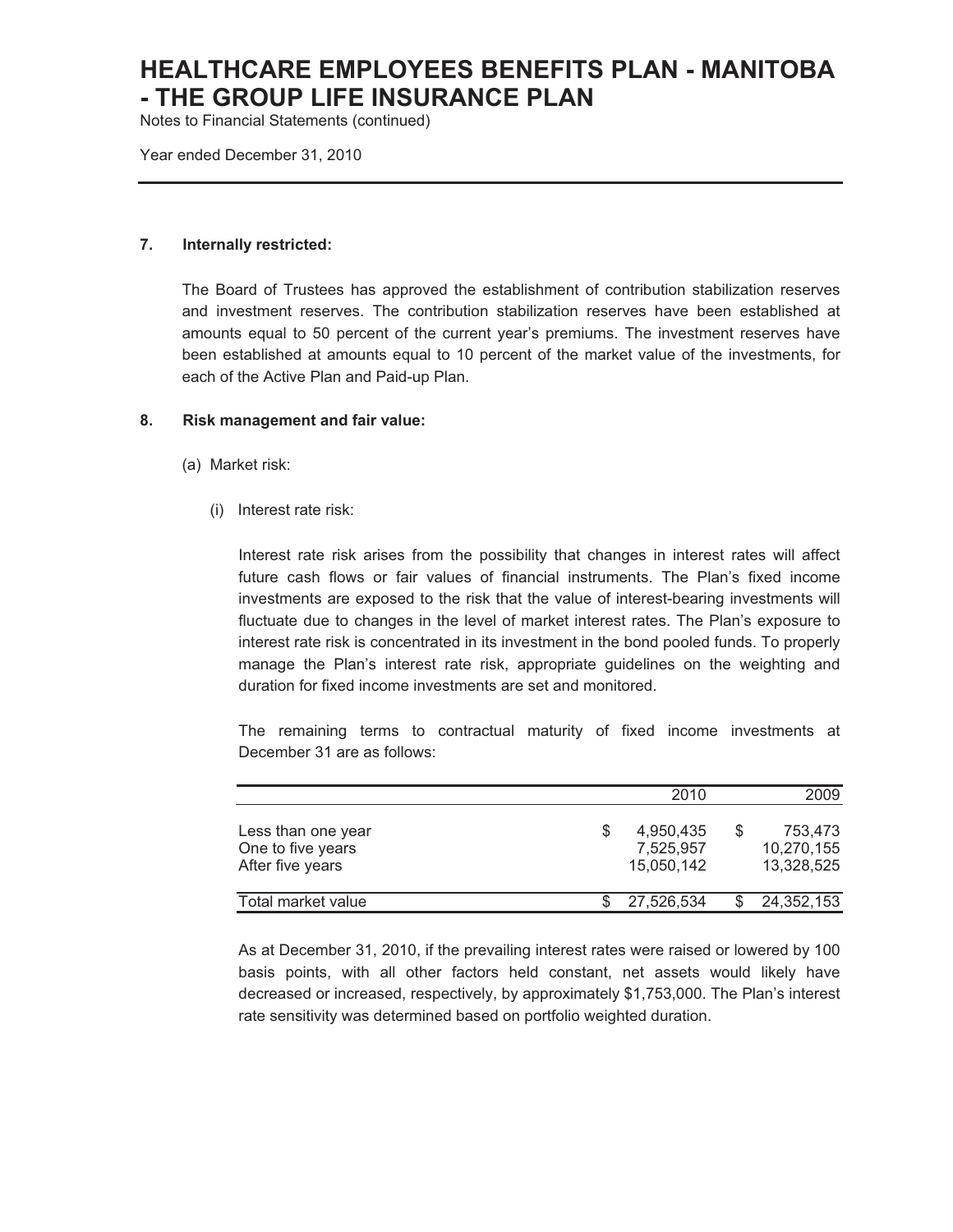Notes to Financial Statements (continued)

Year ended December 31, 2010

### **8. Risk management and fair value (continued):**

- (a) Market risk (continued):
	- (ii) Foreign currency risk:

Foreign currency exposure arises from the Plan's investment in equity and bond pooled funds, which hold investments denominated in U.S. currency. Fluctuations in the relative value of the Canadian dollar against this currency can result in a positive or negative effect on the fair value of investments. The Plan's foreign currency risk is monitored by the investment manager on a quarterly basis.

The Plan's exposure in investments to foreign currencies to Canadian dollars is shown below:

| As at December 31, 2010 | Actual currency | $\%$                    |              |
|-------------------------|-----------------|-------------------------|--------------|
| Canadian<br>US dollar   | S               | 35,600,682<br>9,479,489 | 79.0<br>21.0 |
|                         | S               | 45,080,171              | 100.0        |

A 10 percent increase or decrease in exchange rates, with all other variables held constant, would result in a charge in unrealized gains (losses) of \$948,000.

(iii) Other price risk:

The Plan's investments in equity pooled funds are sensitive to market fluctuations. To properly manage the Plan's other price risk, appropriate guidelines on asset diversification to address specific security, geographic, sector and investment manager risks are set by the Board of Trustees and monitored by the investment managers on a quarterly basis. As at December 31, 2010 a decline of 10 percent in equity values, with all other variables held constant, would have impacted the Plan's equity investments by an approximate unrealized loss of \$1,755,000.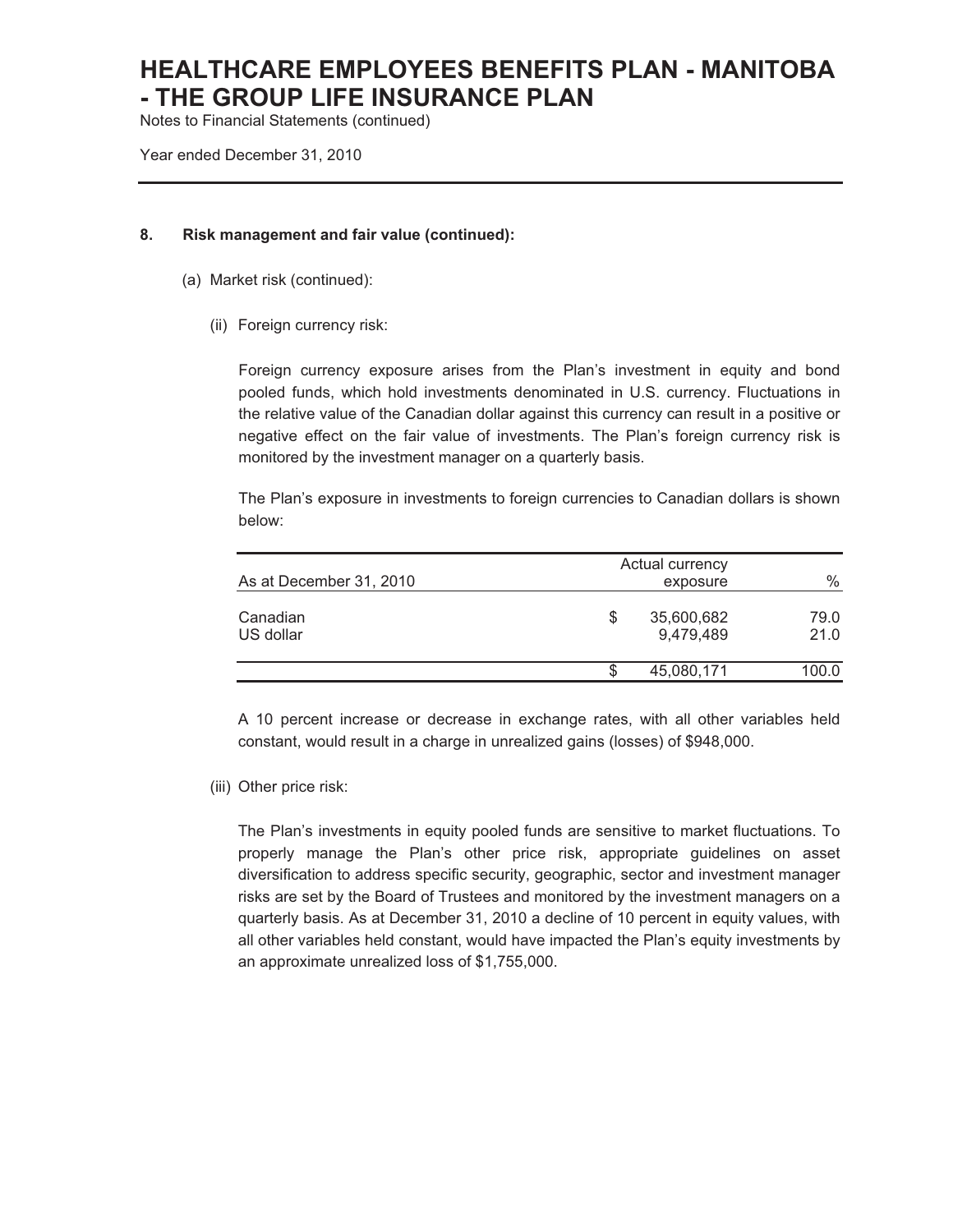Notes to Financial Statements (continued)

Year ended December 31, 2010

#### **8. Risk management and fair value (continued):**

(b) Credit risk:

The Plan is exposed to credit risk, which is the risk that a counterparty will be unable to pay amounts in full when due or requested. The Plan's greatest concentration of credit risk is in its fixed income securities. The fair value of the fixed income securities includes consideration of the creditworthiness of the debt issuer. All transactions in listed securities are settled or paid for upon delivery using approved brokers. The risk of default is considered minimal, as payment is made on a purchase once the securities have been received from the broker. For sales transactions, the securities are released once the broker has made payment.

The breakdown of the Plan's bond pooled funds by credit ratings from various rating agencies is presented below:

| 2010                                      |    |                         |                | 2009                              |                       |
|-------------------------------------------|----|-------------------------|----------------|-----------------------------------|-----------------------|
| Credit rating                             |    | Market value            |                | Market value                      |                       |
| AAA<br>AA                                 | \$ | 12,045,611<br>5,161,225 | 43.8%<br>18.8% | \$10,227,904<br>5,771,460         | 42.0%<br>23.7%        |
| A<br><b>BBB</b><br>Short-term investments |    | 8,844,276<br>1,475,422  | 32.1%<br>5.3%  | 7,159,533<br>1,047,143<br>146,113 | 29.4%<br>4.3%<br>0.6% |
|                                           |    | 27,526,534              | 100.0%         | \$24,352,153                      | 100%                  |

Credit risk associated with premiums receivable is minimized due to their nature. Premiums are collected from participating members through the payroll process. No provision for doubtful premiums receivable has been recorded in either 2010 or 2009.

(c) Liquidity risk:

Liquidity risk is the possibility that investments of the Plan cannot be readily converted into cash when required. The Plan may be subject to liquidity constraints because of insufficient volume in the markets for the securities of the Plan or other securities may be subject to legal or contractual restrictions on their resale. Liquidity risk is managed by investing the majority of the Plan's assets in investments that are traded in an active market and can be readily disposed. The Plan's premiums payable and accrued liabilities and due to Healthcare Employees Pension Plan - Manitoba balances have contracted maturities of less than one year.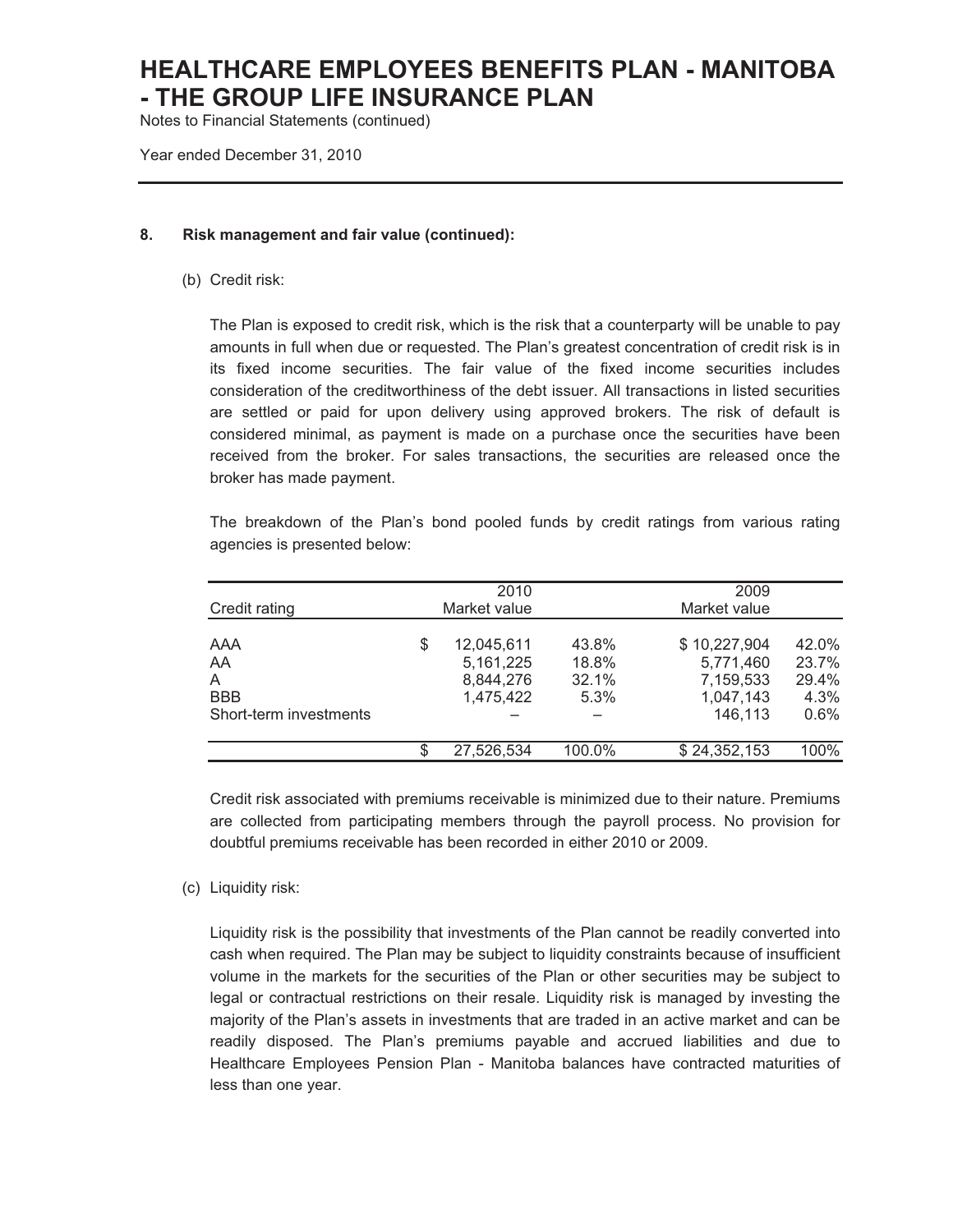Notes to Financial Statements (continued)

Year ended December 31, 2010

#### **8. Risk management and fair value (continued):**

(d) Claims and premiums risk:

The nature of the unpaid claims is such that the establishment of an obligation is based on known facts and interpretation of circumstances, on a case by case basis, and is therefore a complex and dynamic process influenced by a variety of factors.

Consequently, the establishment of obligations and premium rates relies on the judgment and opinions of a number of professionals, on historical precedent and trends, on prevailing legal, economic, social and regulatory trends and on expectations as to future developments. The process of determining premium rates and reserves necessarily involves risks that the actual results will deviate, perhaps substantially, from the best estimates made.

To offset the Plan incurring abnormally high claims experience in any one fiscal period, the Plan has purchased stop loss coverage from The Great-West Life Assurance Company. The stop loss coverage becomes effective when basic life insurance claims paid are in excess of 110 percent of premiums collected in any fiscal year.

(e) Fair value:

The fair value of the financial assets and liabilities of the Plan approximates their carrying value due to their short-term nature (except for investments which are stated at market value, note 3).

The Plan's assets which are recorded at fair value are required to be classified into one of three levels, depending on the inputs used for valuation. The hierarchy of inputs is summarized below:

- Level 1 Quoted prices (unadjusted) in active markets for identical assets or liabilities.
- Level 2 Inputs other than quoted prices included in Level 1 that are observable for the asset or liability, either directly (i.e. as prices) or indirectly (i.e. derived from prices).
- Level 3 Inputs for the asset or liability that are not based on observable market data (unobservable inputs).

Changes in valuation methods may result in transfers into or out of an investment's assigned level.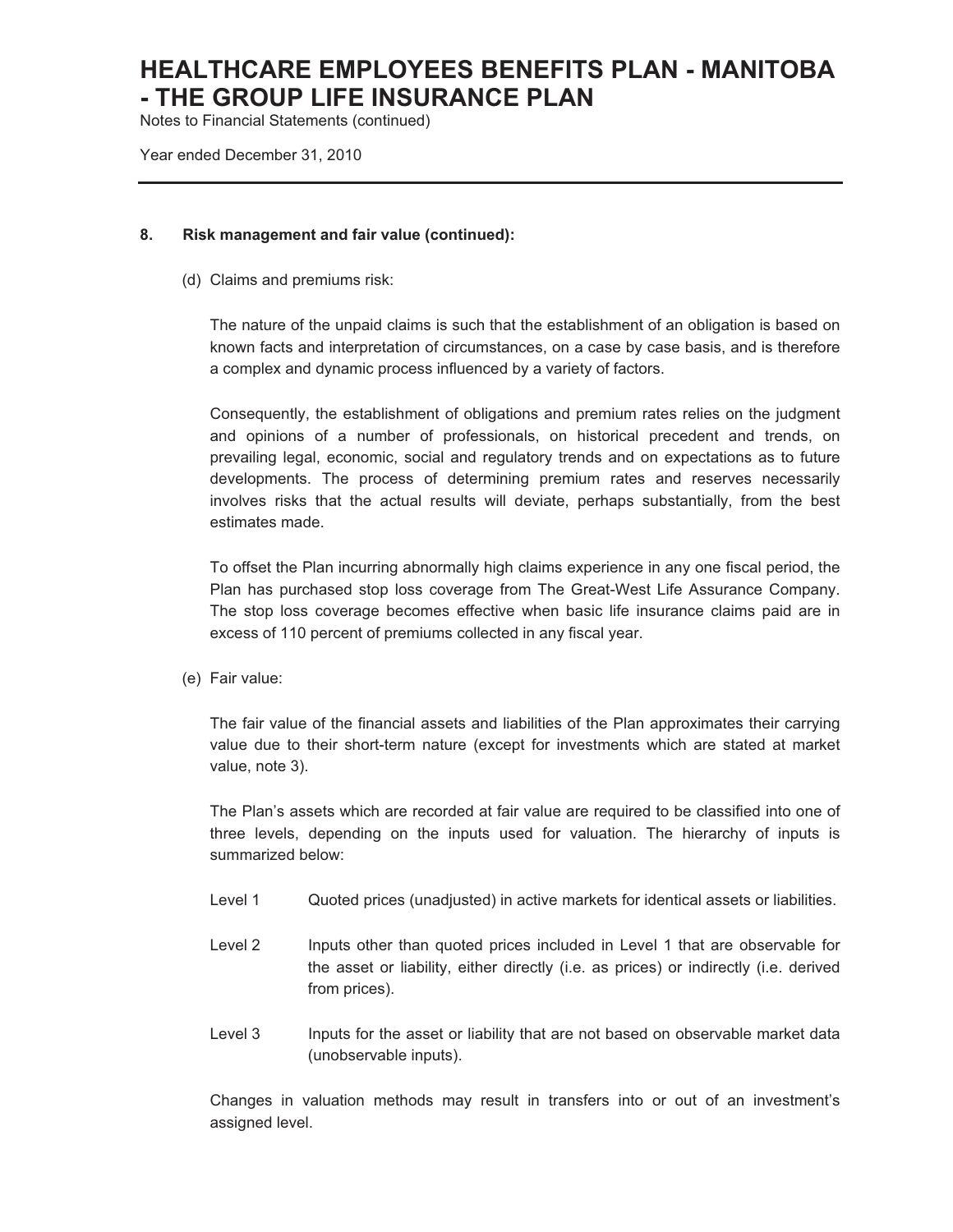Notes to Financial Statements (continued)

Year ended December 31, 2010

#### **8. Risk management and fair value (continued):**

(e) Fair value (continued):

The following is a summary of the classification used as of December 31 in valuing the Plan's investments carried at fair value:

| December 31, 2010                                | Level 1                      | Level 2                     | Level 3 | Total                                 |
|--------------------------------------------------|------------------------------|-----------------------------|---------|---------------------------------------|
| Cash<br>Equity pooled funds<br>Bond pooled funds | 1,645,341<br>S<br>17,384,119 | \$<br>169.518<br>27,526,534 | \$      | 1,645,341<br>17,553,637<br>27,526,534 |
|                                                  | \$19,029,460                 | \$27,696,052                | \$      | \$46,725,512                          |
|                                                  |                              |                             |         |                                       |
| December 31, 2009                                | Level 1                      | Level 2                     | Level 3 | Total                                 |
| Cash<br>Equity pooled funds<br>Bond pooled funds | 1,203,279<br>S<br>15,367,721 | \$<br>128,314<br>24,352,153 | \$      | 1,203,279<br>15,496,035<br>24,352,153 |
|                                                  | \$16,571,000                 | \$24,480,467                | \$      | \$41,051,467                          |

There were no transfers between Level 1 and Level 2 in the years ended December 31, 2010 and 2009.

### **9. Related party transactions:**

HEBP and the Healthcare Employees Pension Plan - Manitoba (HEPP) have a certain number of common trustees and a cost sharing agreement to allocate certain costs based on factors such as square footage, number of employees and time usage. The balance due to HEPP is non-interest bearing, and has no fixed terms of repayment.